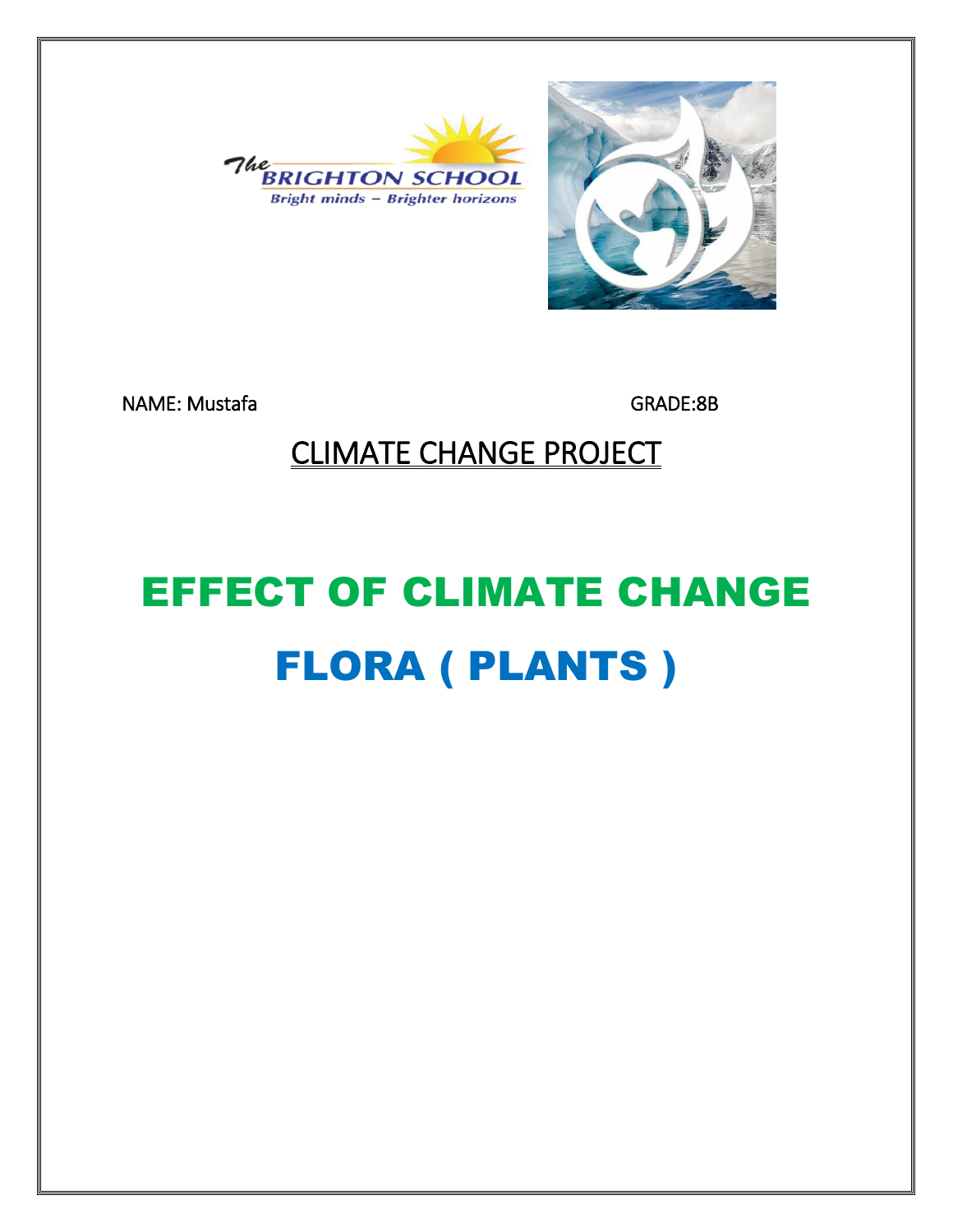

Climate change also alters the life cycles of plants and animals. For example, as temperatures get warmer, many plants are starting to grow and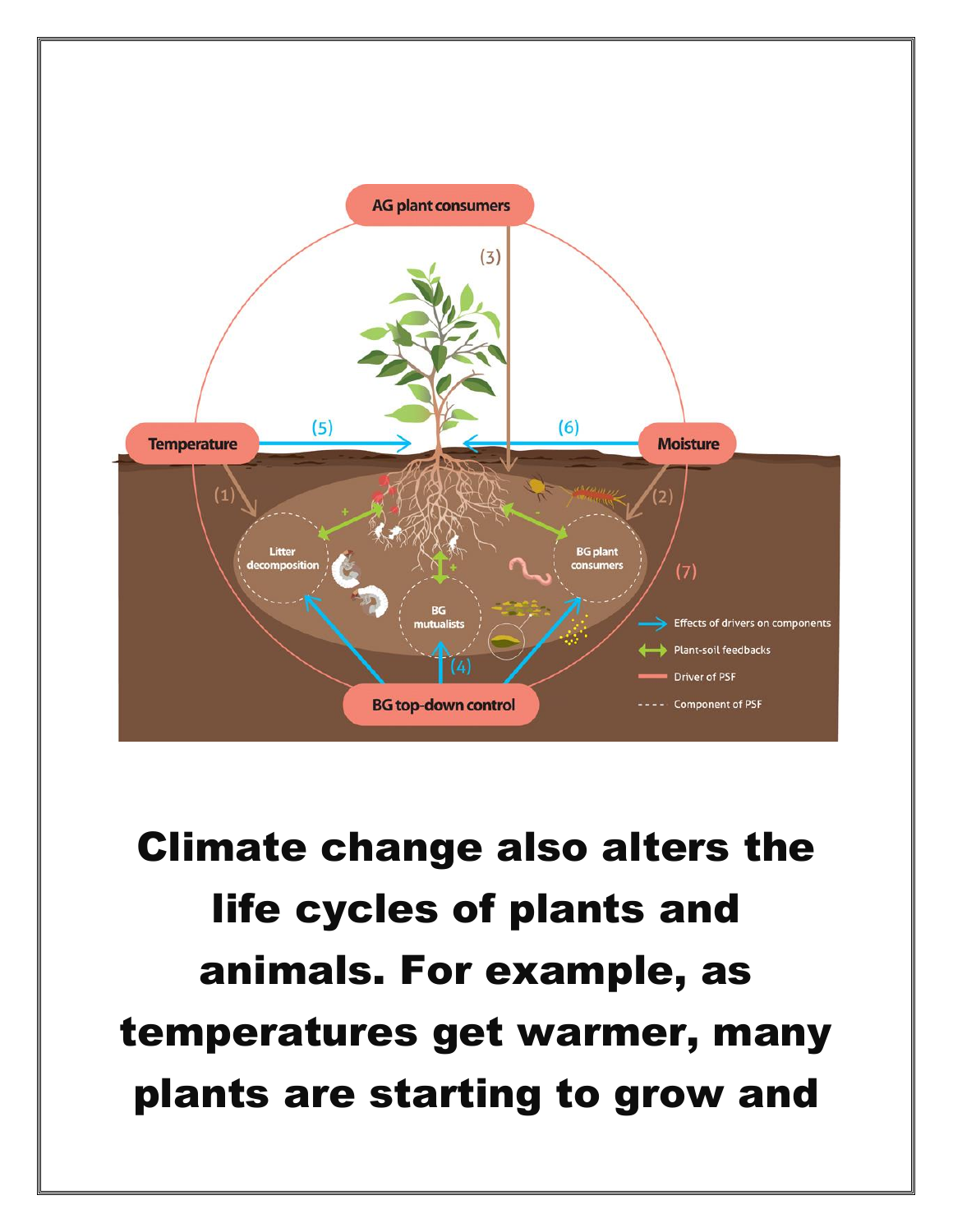## bloom earlier in the spring and survive longer into the fall. Some animals are waking from hibernation sooner or migrating at different times, too.

### FAUNA ( ANIMAL )

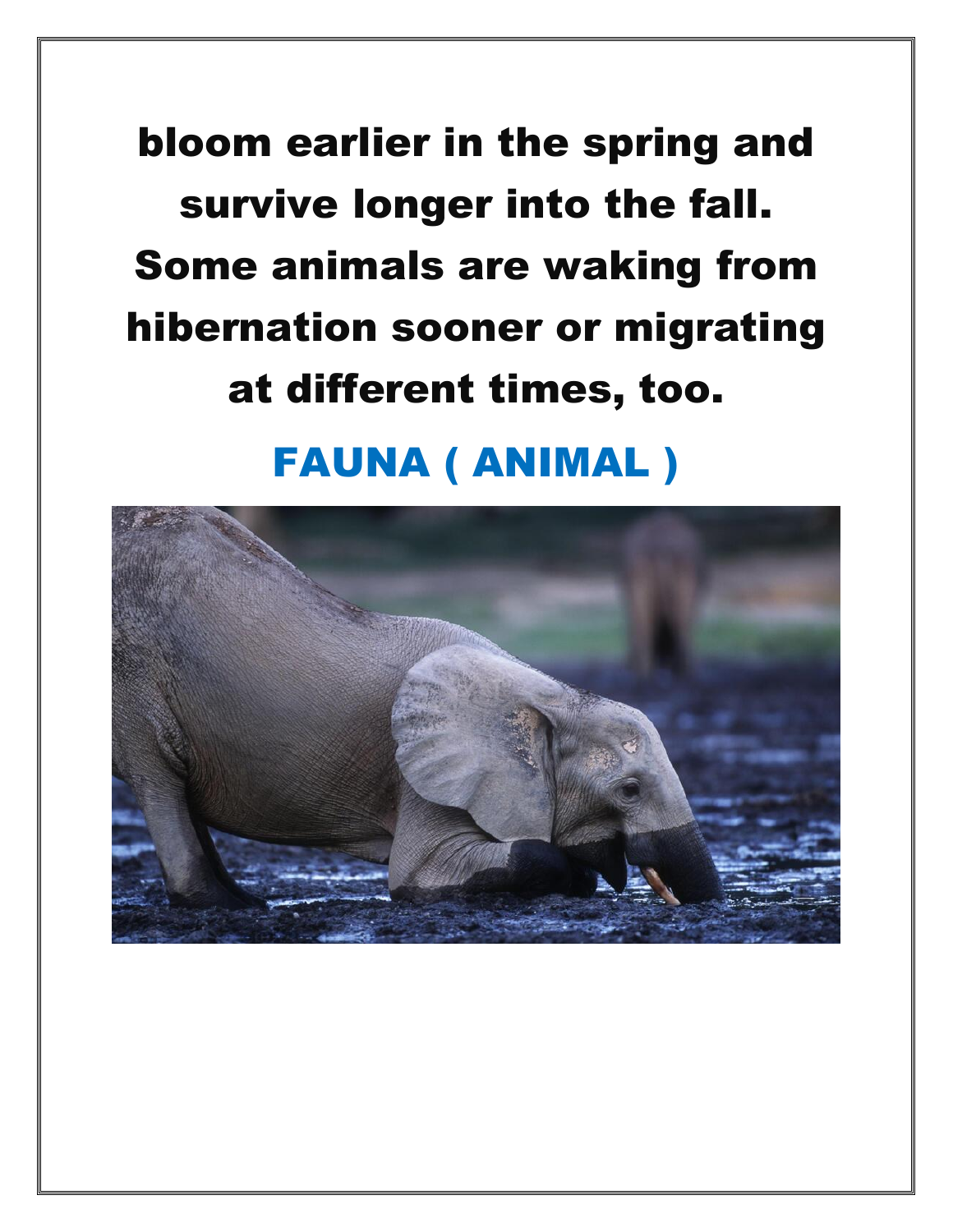Humans and wild animals face new challenges for survival because of climate change. More frequent and intense drought, storms, heat waves, rising sea levels, melting glaciers and warming oceans can directly harm animals, destroy the places they live, and wreak havoc on people's livelihoods and communities.

#### WEATHERN PATTERN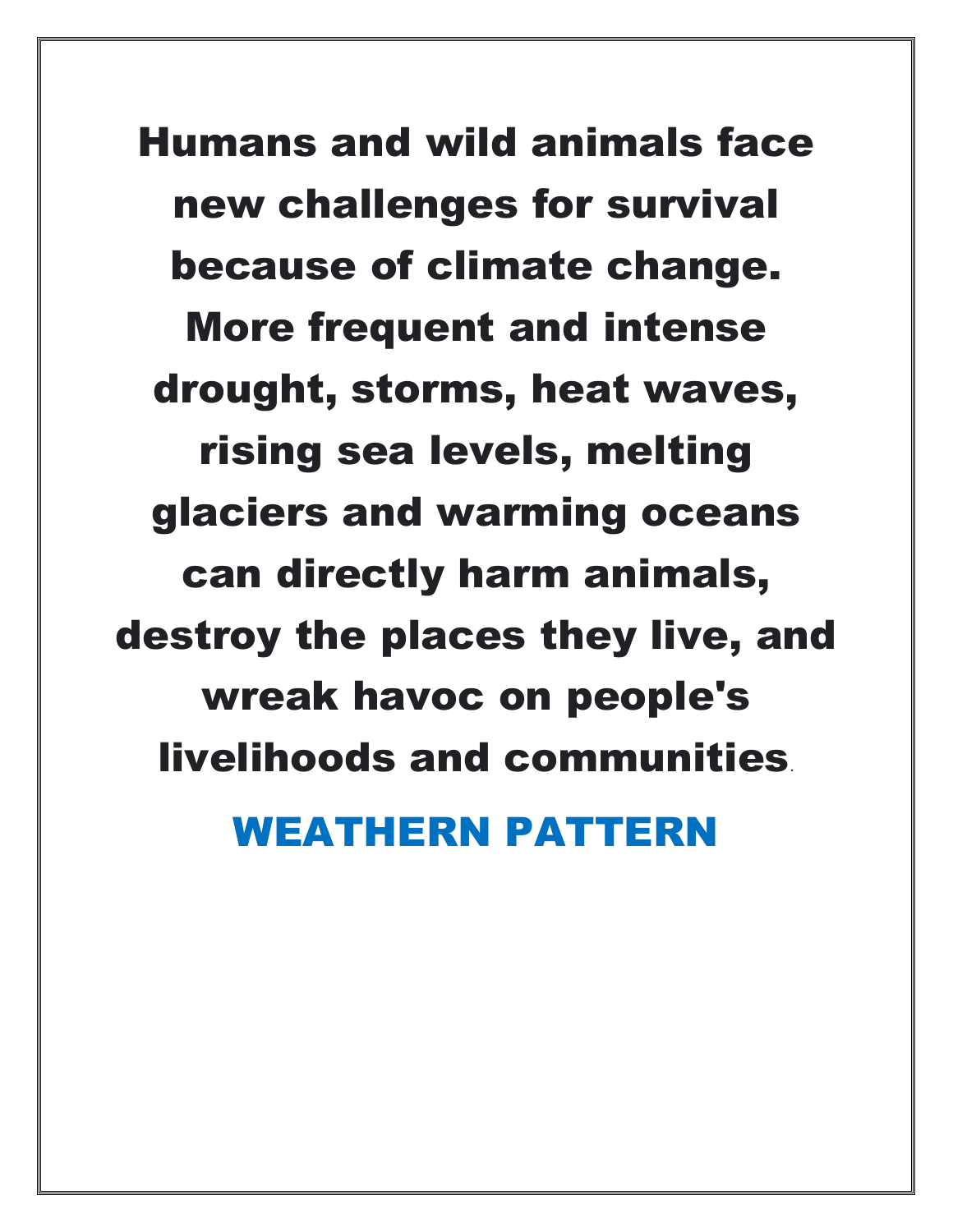

Rising global average temperature is associated with widespread changes in weather patterns. Scientific studies indicate that extreme weather events such as heat waves and large storms are likely to become more frequent or more intense with human-induced climate change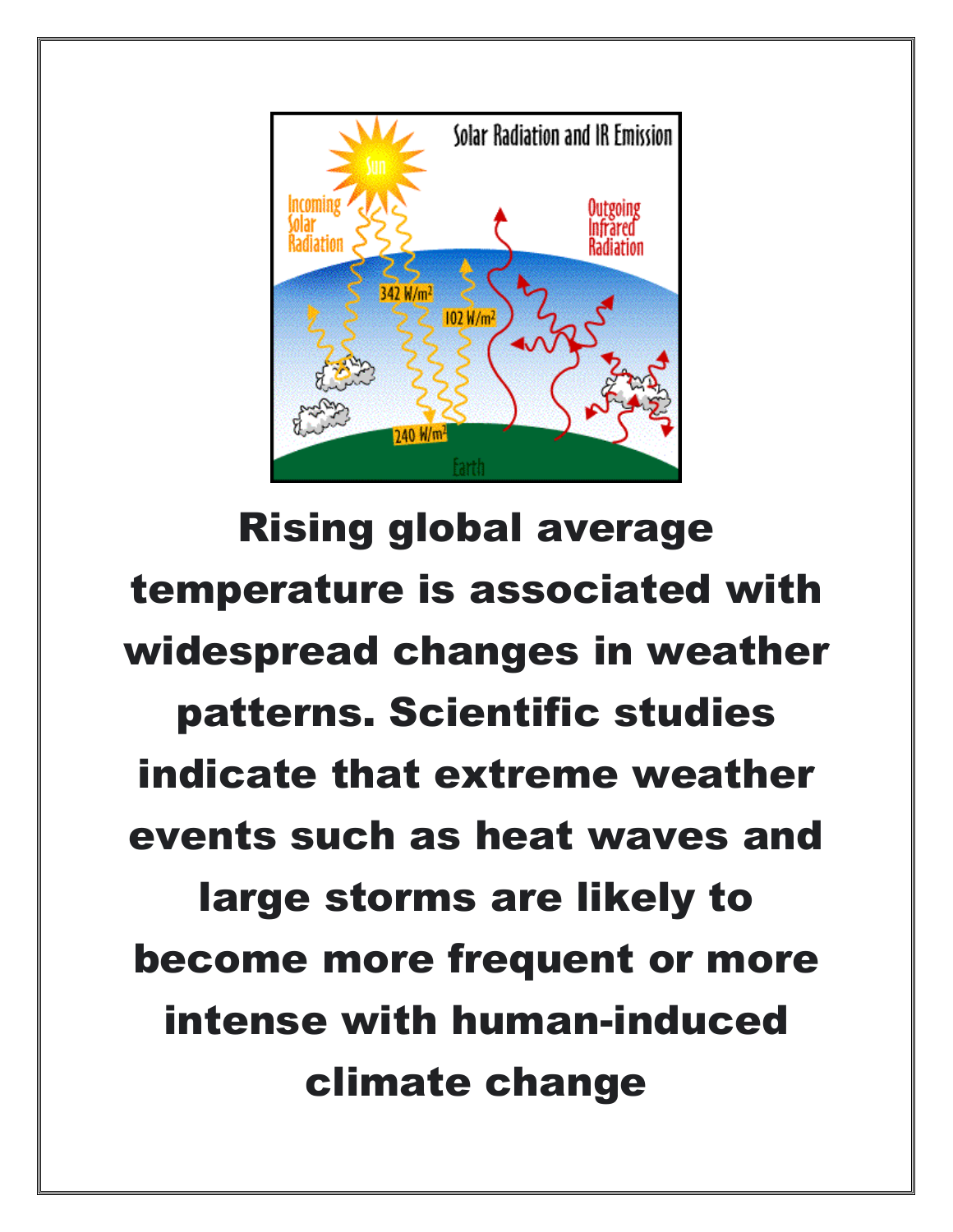### HUMANS ACTIVITIES AND LIFESTYLE



Climate change increases the risk of illness through increasing temperature, more frequent heavy rains and runoff, and the